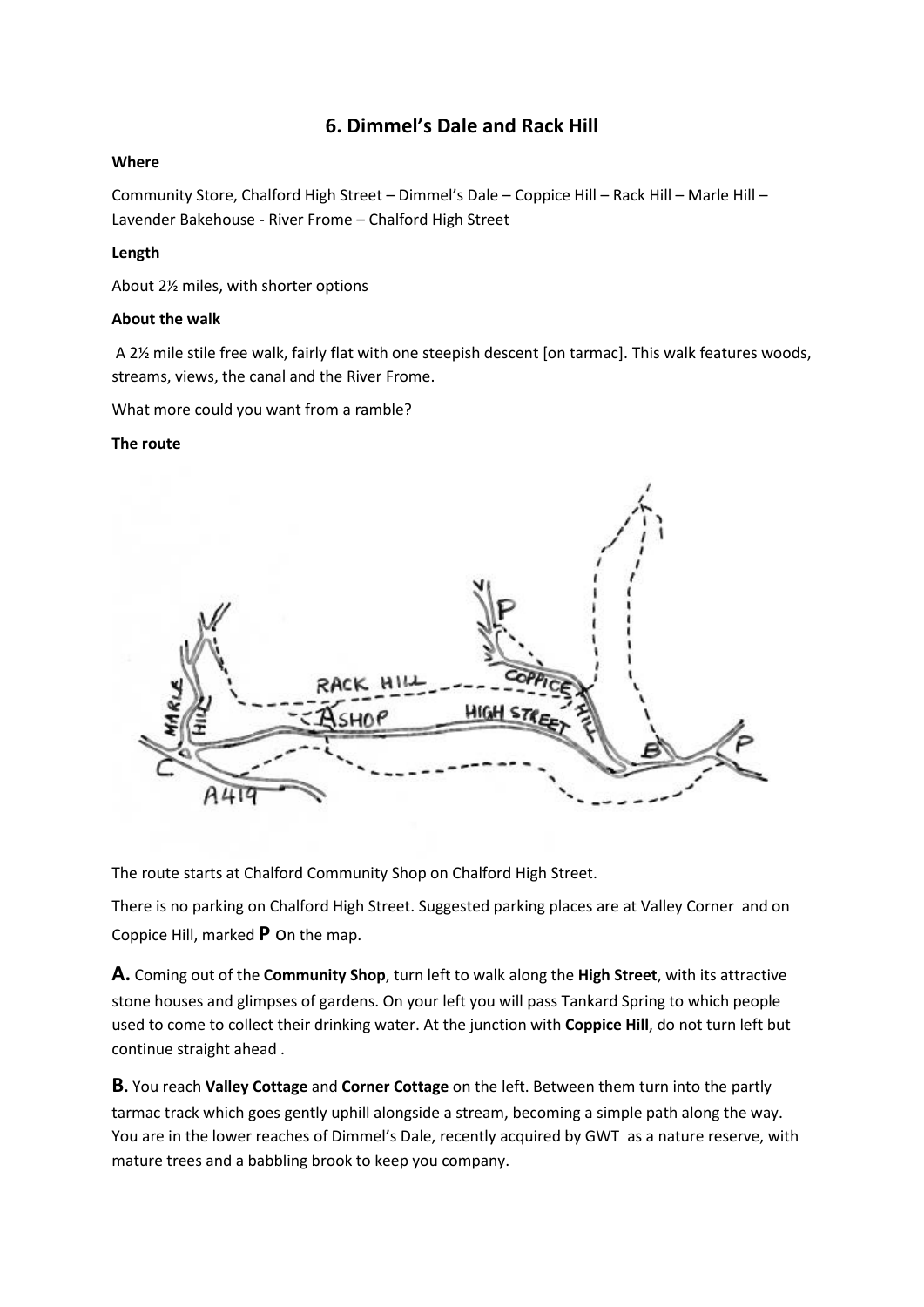Reaching a junction of three paths, cross the stream you have been following, go through the new kissing gate ahead [funded by Stroud Rambling Club] and turn left onto the clear path which takes you back along the other side of the stream.

The path reaches a road [**Coppice Hill**]. You are going to take the path directly opposite but may wish to make a small detour first. If you go left, downhill for several yards you will come to a low wall on your right, opposite the house 'Badgers Holt'. Here, looking over the wall you will have the view which has given Chalford the nickname of 'Alpine Village'. It is certainly a striking vista. Go back uphill and turn left just past **'White Rose Cottage'**.

Keep right at the immediate fork. Then continue straight ahead as this path stays fairly level, enjoying the views downhill and uphill as you go. You are on Rack Hill, where the cloth workers used to dry their cloth. This is a lovely, airy part of the walk where you feel as if you are on the balcony of Chalford Valley. There is a seat for you to enjoy the view. Walk on for some distance until you reach a distinct fork in the path.

# **There are two options for the next part of the walk. The first one involves a steep descent of Marle Hill [a tarmac lane] but keeps you aloft for longer.**

**Option 1.** Take the upper fork**.** Eventually you will emerge onto a lane [**Marle Hill**]. Turn left; it goes quite steeply downhill to **C**.

**Option 2. If you are concerned about the fairly steep descent of Marle Hill**, take the lower fork, a sloping path, bordered on the right hand side with railway sleepers. Go down this and turn left at the bottom down shallow steps. You will arrive at a T junction**.** Tocontinue the walk turn right and, when you reach the **High Street** turn right. You soon reach the grassy triangle at **C.**

**C.** You reach the main road, the **A419** at the grassy triangle and bus stop which mark one end of the High Street. You could turn left up the High Street to regain the shop.

But there are other treats in store if you turn left on the main road [there is a pavement]. Across the road, there is the **Lavender Bakehouse** for coffee and cake and the **Victoria Works Studios** which may be holding an exhibition.

If you stay on the left hand side of the road, you come to '**Wetpaint Gallery'** which also hosts exhibitions. Turning left straight after 'Wetpaint' you are on the canal towpath. For much of the walk along the canal you also have the River Frome on your left, shady trees above and the chance to see water birds and dragonflies. There is always something to see along the river and canal.

You could turn left at the sign for the **Village Shop** but you can extend your walk by keeping ahead on the towpath, going past canalside cottages.

You will reach a lane. Here turn left and left again and you will have the pleasure of retracing your steps along **Chalford High Street** to the beginning of the walk at the Village Shop.

## **Route description by Tessa Wood, Stroud Rambling Club**